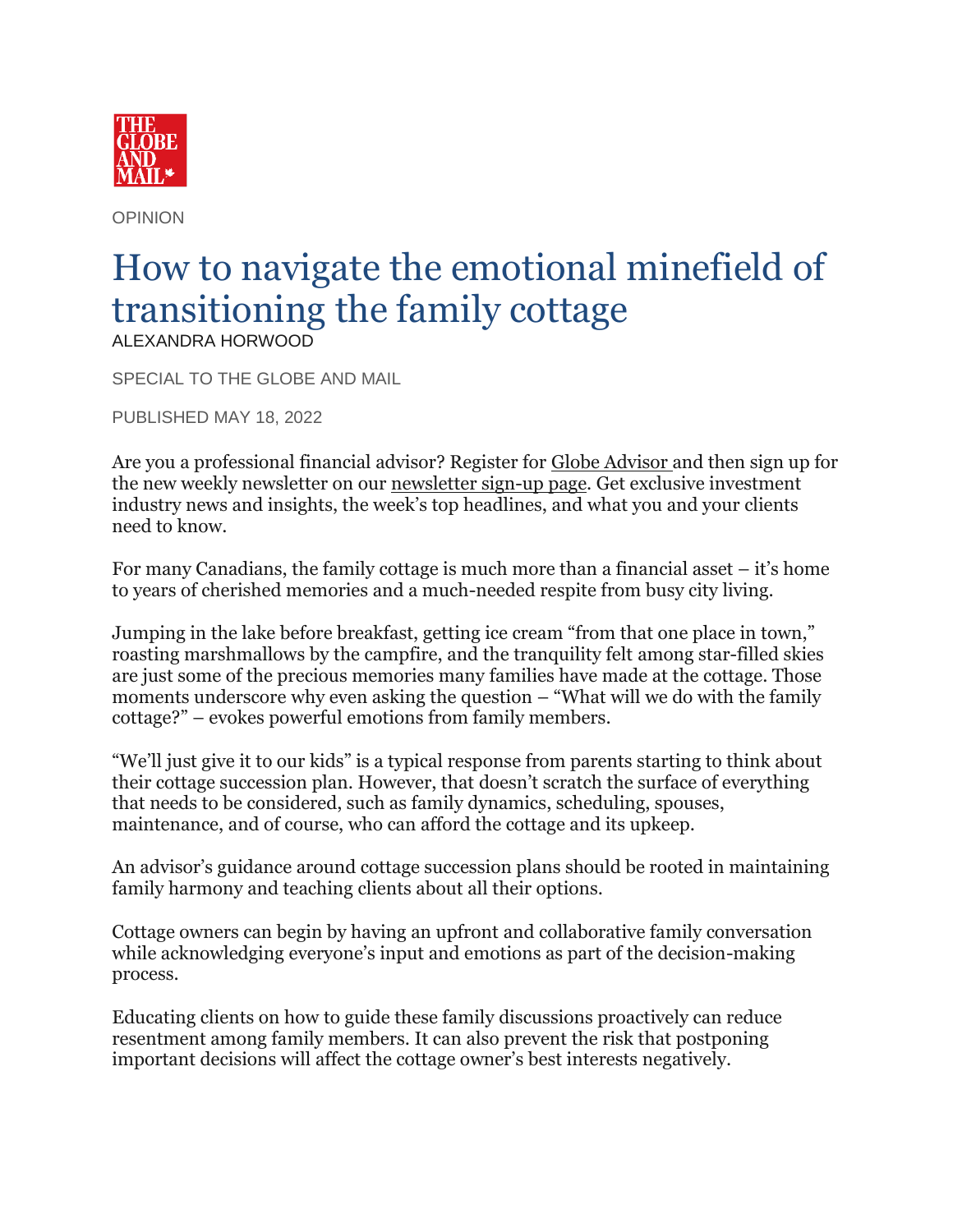## *Who wants it and who can afford it*

If parents have two children but only one wants the cottage, how do they ensure the transfer of wealth is fair?

What if both want ownership, but one is unable to do extensive physical maintenance. How can families avoid friction and resentment from uneven labour and financial contributions?

Another consideration is that if ownership is split across multiple siblings, will spouses and children be able to share use of the cottage and, if so, how will schedules and work be divided?

Children may not have a line of sight into the very real costs and commitment involved in maintaining a cottage, so parents hosting a family meeting to walk them through the cottage financials and maintenance processes will give them greater insight into this new responsibility.

A property appraisal to know the exact value of the family cottage is an important factor.

With the cottage market skyrocketing during the pandemic, many Canadians are struggling to afford their first home, let alone a secondary property. In some cases, Canadian cottages are more expensive than 11-bedroom chateaus in France.

When it comes to ownership, fair is not always equal. For example, some family members may work in a trade and be able to contribute significantly through upkeep, whereas others may be more comfortable contributing financially.

Some, upon learning of the weight of the responsibility, may not want any ownership at all. An advisor can steer clients through all the ownership options available.

## *How to transfer the cottage most effectively*

There are also several strategies that clients need to explore when considering how to transfer the asset.

The concept of "giving while you're living" remains a popular choice for parents to both maximize the wealth they're transferring as well as to provide their children with the benefits of their inheritance earlier in life.

While most cottages are not principal residences and thus may be subject to capital gains taxes, advisors may suggest this as a less costly and cumbersome option than navigating both the taxes and probate fees upon death if there are resources available to pay the tax bill upfront.

If cottage owners prefer to transfer the entirety of their estate upon passing, an advisor can work to ensure the specifics of the transfer are laid out in the will and communicated clearly and early to avoid surprises.